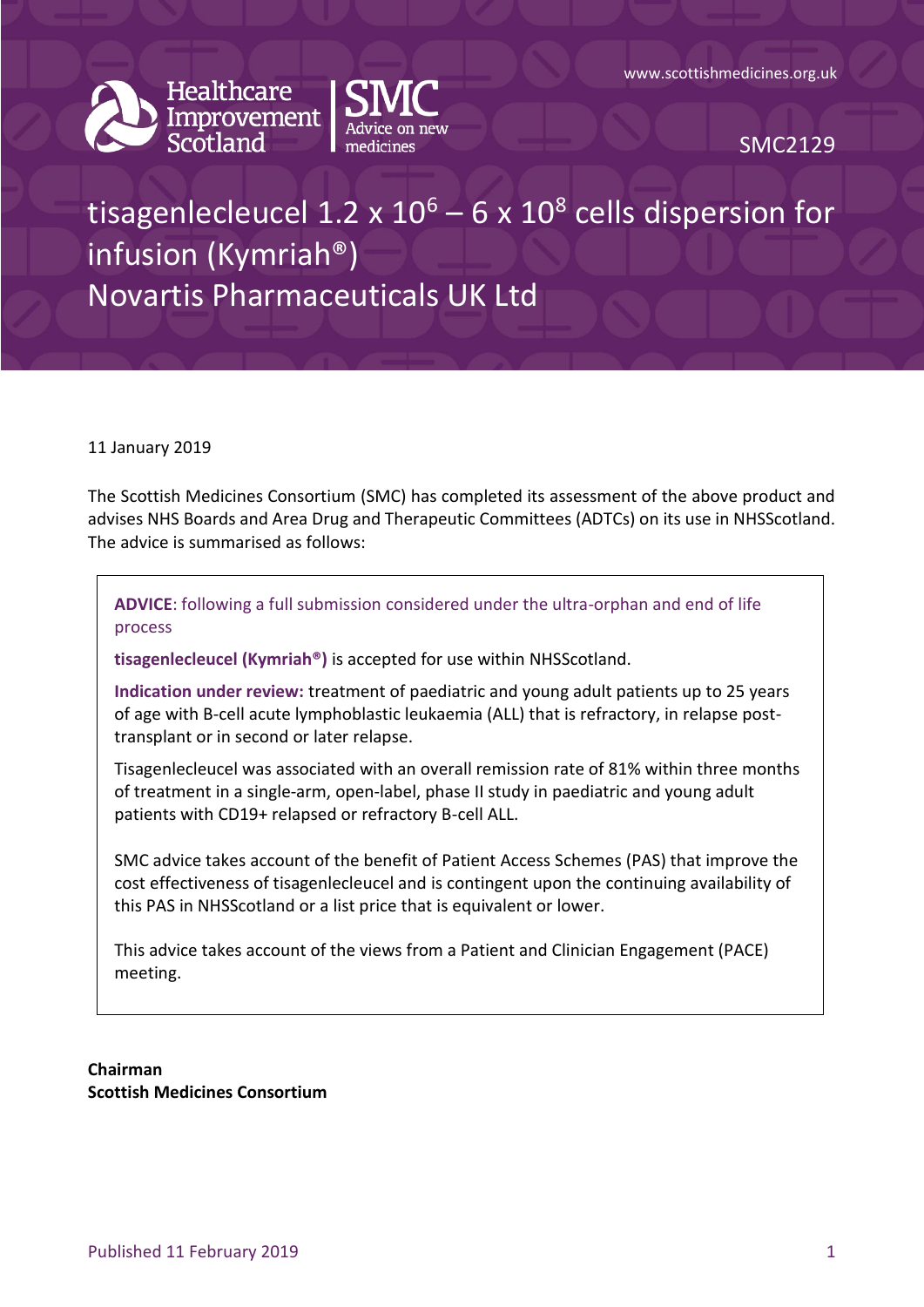### Indication

The treatment of paediatric and young adult patients up to 25 years of age with B-cell acute lymphoblastic leukaemia (ALL) that is refractory, in relapse post-transplant or in second or later relapse.<sup>1</sup>

### Dosing Information

Tisagenlecleucel is intended for autologous use only. Tisagenlecleucel is to be administered via intravenous infusion.

A single dose of tisagenlecleucel contains:

- for patients 50kg and below: 0.2 to 5 x  $10^6$  CAR [chimeric antigen receptor] positive viable T cells/kg body weight.
- for patients above 50kg: 0.1 to 2.5 x  $10^8$  CAR positive viable T cells (non-weight based).

Lymphodepleting chemotherapy is recommended to be administered before tisagenlecleucel infusion unless the white blood cell count within one week prior to infusion is ≤1,000 cells/microlitre. The recommended lymphodepleting chemotherapy regimen is fludarabine (30mg/m<sup>2</sup> intravenously for four days) and cyclophosphamide (500mg/m<sup>2</sup> intravenously for two days starting with the first dose of fludarabine). It is recommended that tisagenlecleucel is infused two to 14 days after completion of the lymphodepleting chemotherapy. The availability of tisagenlecleucel must be confirmed prior to starting the lymphodepleting regimen.

To minimise potential acute infusion reactions, it is recommended that patients be premedicated with paracetamol and diphenhydramine (or another H1 antihistamine) approximately 30 to 60 minutes before tisagenlecleucel infusion.

Tisagenlecleucel must be administered in a qualified treatment centre, and should be initiated under the direction of and supervised by a healthcare professional experienced in the treatment of haematological malignancies and trained for administration and management of patients treated with tisagenlecleucel. A minimum of four doses of tocilizumab for use in the event of cytokine release syndrome and emergency equipment must be available prior to infusion.

Please refer to the summary of product characteristics (SPC) for further information.<sup>1</sup>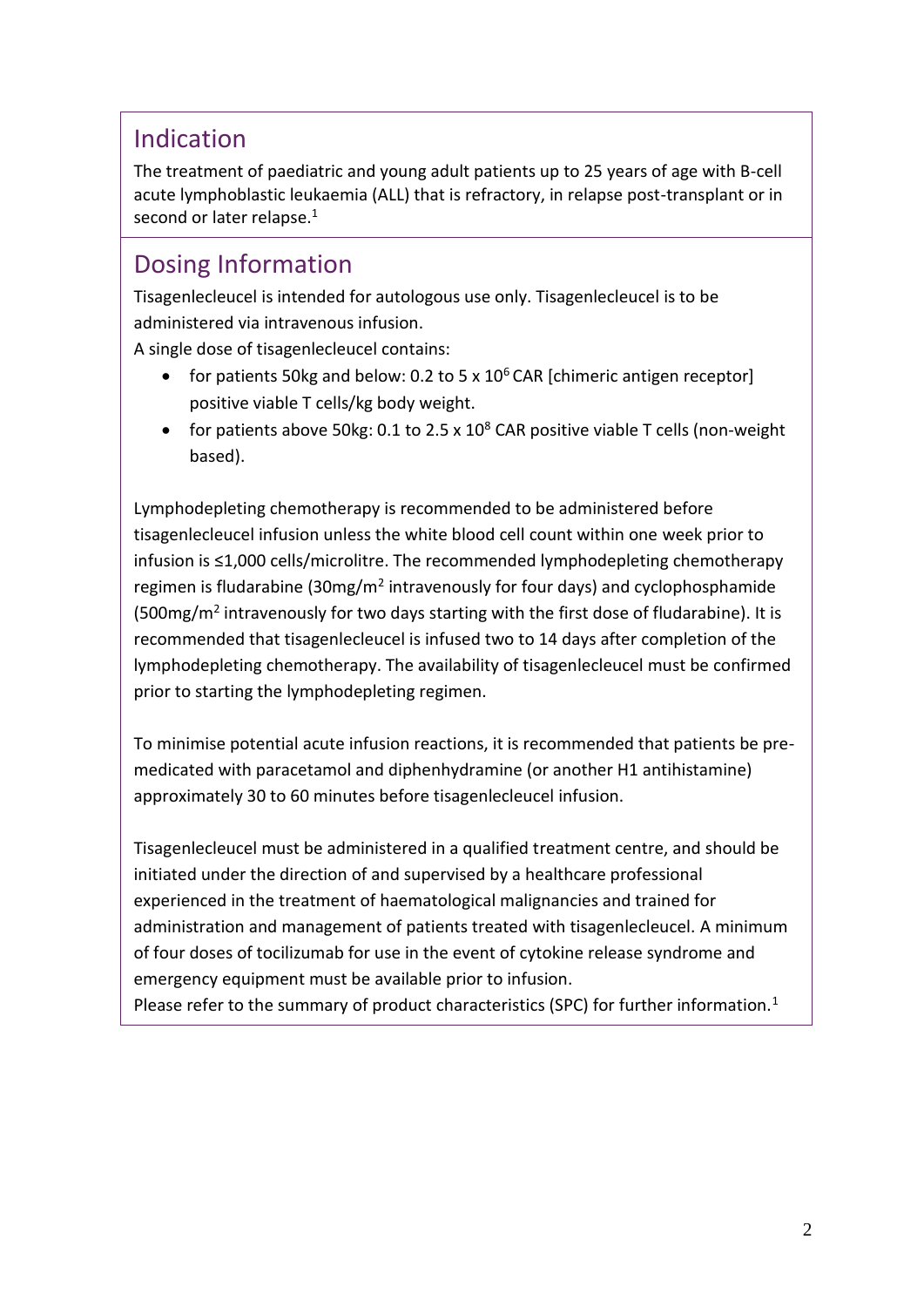# Product availability date

#### December 2018

Tisagenlecleucel was designated an orphan medicinal product for the treatment of Blymphoblastic leukaemia/lymphoma on 29 April 2014 (EU/3/14/1266). It also meets SMC ultra-orphan and end of life criteria for this indication.

# Background

Tisagenlecleucel is an advanced therapy medicinal product (ATMP). It is a chimeric antigen receptor (CAR-T) therapy, manufactured by taking patient's own T-cells which are genetically engineered *ex vivo* to express a receptor targeting CD19. Cells are then reinfused as a single intravenous infusion back into the patient, where they can recognise and eliminate CD19 expressing target cells.<sup>1, 2</sup>

Tisagenlecleucel for use in this indication has been considered by SMC using its decisionmaking framework for the assessment of ultra-orphan medicines.

# Nature of condition

B-cell ALL is a rare, chronically debilitating and life-threatening type of blood cancer with around 60% of cases occurring in patients under 20 years old.<sup>2</sup> Cure rates are related to the age of the patient and can be 80% to 90% in children.<sup>3</sup> For patients who have relapsed or refractory B-cell ALL, there is no standard treatment approach and outcomes are poor.<sup>1, 2</sup> Treatment options are limited for these patients and include: salvage chemotherapy (potentially with fludarabine- and anthracycline-containing regimens or clofarabine-based regimens); subsequent allogeneic stem cell transplant (SCT) if appropriate; targeted treatment with small molecule pathway inhibitors (blinatumomab has recently been licensed for use in children with relapsed/refractory ALL); enrolment in clinical trials; or palliative care.<sup>2, 3</sup> Median overall survival has previously been reported as 7.5 months in paediatric patients with relapsed or refractory ALL.<sup>4</sup> Tisagenlecleucel was the first CAR-T therapy to be approved by the European Medicines Agency (EMA) for the treatment of relapsed or refractory B-cell ALL in children and young adults and is considered by the EMA to be a major therapeutic innovation.<sup>2</sup> Tisagenlecleucel meets SMC ultra-orphan and end of life criteria.

Clinical experts consulted by SMC considered that tisagenlecleucel may fill an unmet need in this therapeutic area, as outcomes are poor and treatment options are very limited in children and young adults with relapsed or refractory ALL.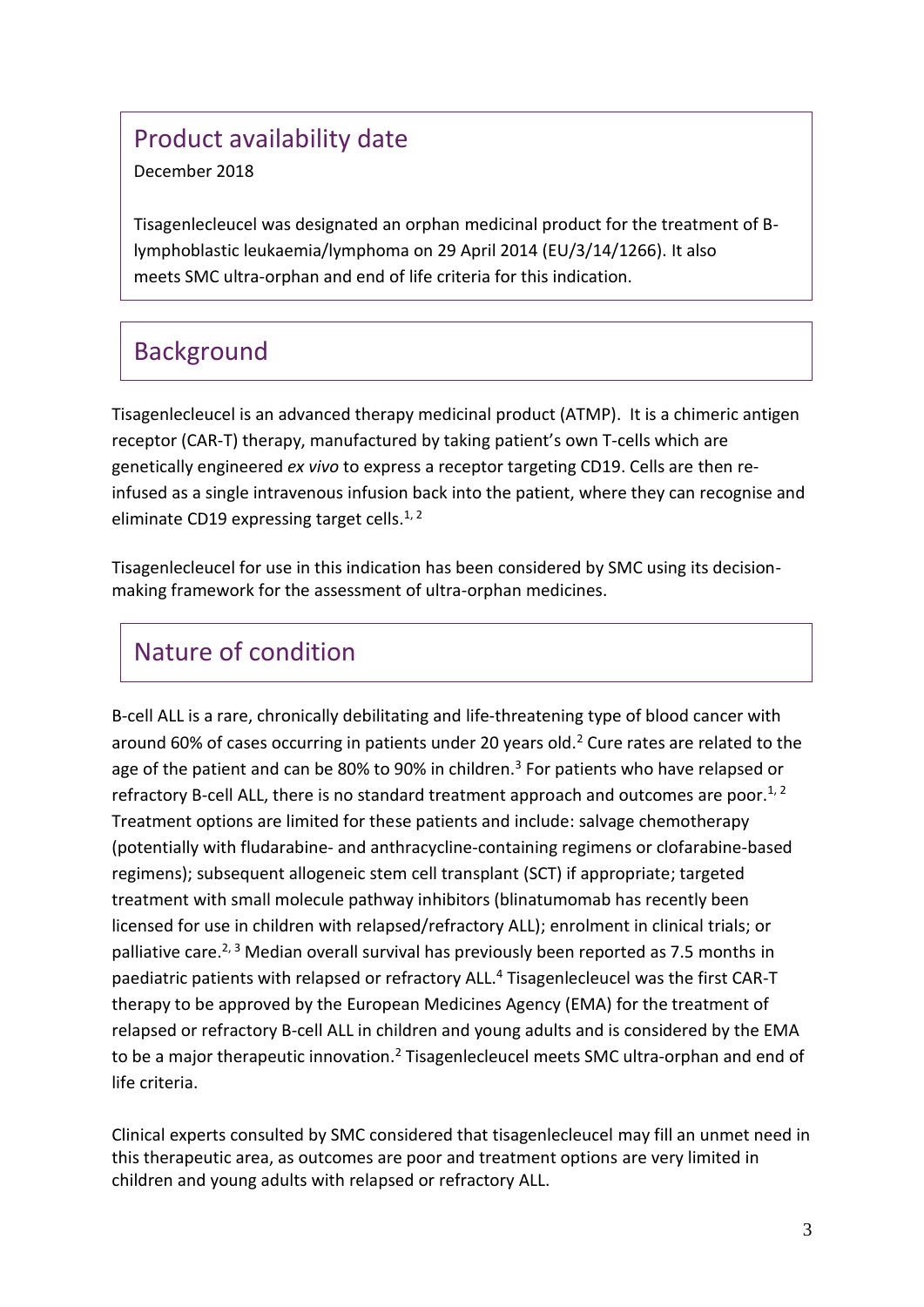A patient and clinician engagement (PACE) meeting was held to consider the added value of tisagenlecleucel in the context of treatments currently available in NHSScotland. At the PACE meeting, attention was drawn to the extremely poor prognosis and the very limited treatment options for patients with refractory or relapsed ALL. A diagnosis of ALL can have a huge emotional, physical and financial impact on both the patient and their families. Symptoms may include fatigue, chest pain, infections, weight loss, pain and sleeping problems. These can affect patients' mobility and ability to care for themselves and cause significant disruptions to education or work and social life. Significant time is required for caring for the patient which can also have financial implications. For children, young adults and their families, refractory or relapsed ALL can be a very difficult diagnosis to come to terms with. Feelings of fear, isolation, anxiety and depression may occur.

### Impact of new technology

#### **Summary of evidence on comparative efficacy**

Key evidence for the use of tisagenlecleucel for this indication comes from the pivotal ELIANA study. This is an open-label, single-arm, multicentre, phase II study that recruited paediatric and young adult patients (aged three years at the time of screening to ≤21 years at initial diagnosis) with CD19+ relapsed or refractory B-cell ALL. Study patients had refractory disease, either primary refractory or chemorefractory; or second or greater bone marrow relapse; or any bone marrow relapse after allogeneic stem cell transplantation (SCT). Patients with Philadelphia chromosome positive (Ph+) ALL were eligible if intolerant to or failed two lines of tyrosine kinase inhibitor therapy (TKI), or if TKI therapy is contraindicated. Patients who were ineligible for allogeneic SCT could also be included in the study. For relapsed patients, CD19 expression was to be demonstrated in bone marrow or peripheral blood within three months of study entry. Eligible patients had a, Karnofsky or Lansky performance status of at least 50, and bone marrow with at least 5% lymphoblasts by morphologic assessment at screening.<sup>5</sup>

Patient's white blood cells were collected by leukapheresis, cryopreserved and transported to the manufacturing facility where tisagenlecleucel was manufactured through a process that involved enriching for and activating the T-cells, transduction with a retroviral vector containing the CAR gene construct and expanding ex vivo for approximately 10 days. The product was concentrated and then cryopreserved before undergoing final testing and was then transferred back to the clinical area. The investigator decided if patients were also to receive bridging chemotherapy. Lymphodepleting chemotherapy was administered 2 to 14 days prior to tisagenlecleucel infusion, unless their white blood cell count was  $\leq 1,000$ cells/microlitre within the previous week. The lymphodepleting regimen comprised fludarabine (30mg/m<sup>2</sup> intravenously daily for four doses) and cyclophosphamide (500mg/m<sup>2</sup> intravenously daily for two doses starting with the first dose of fludarabine). A single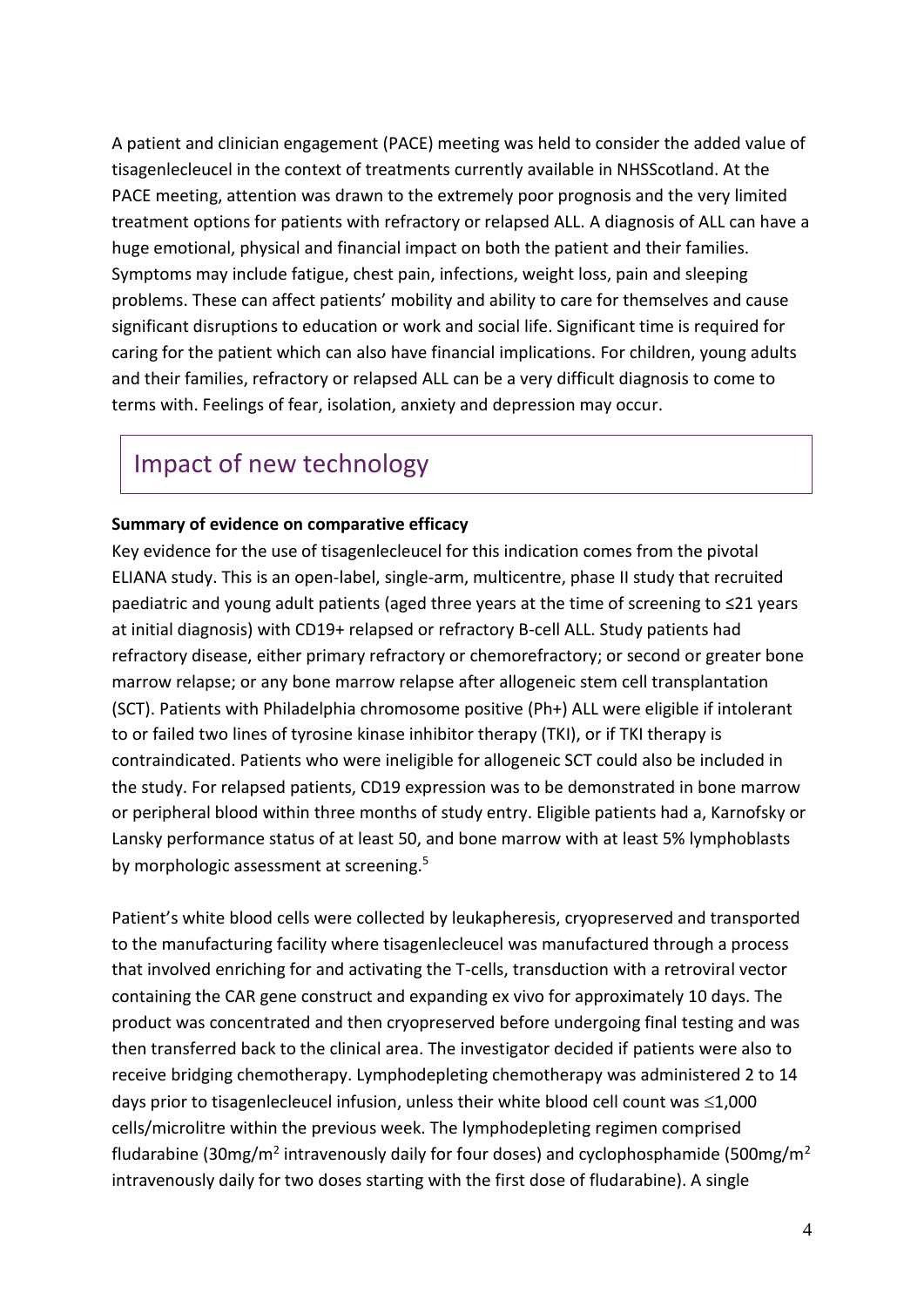intravenous infusion of tisagenlecleucel was given at the maximum dose within the range that could be manufactured: target dose range of 2.0 to 5.0×10<sup>6</sup> tisagenlecleucel cells per kg body weight for patients ≤50 kg and of 1.0 to 2.5×10<sup>8</sup> tisagenlecleucel cells per kg for patients >50 kg. Patients were given premedication with paracetamol and diphenhydramine or an H1 antihistamine every six hours as needed.<sup>2</sup> Of the 92 patients enrolled, 75 received tisagenlecleucel. The reasons for not receiving tisagenlecleucel were: tisagenlecleucel product-related issues in seven patients; seven patients died; and three patients had adverse events.

The primary outcome was overall remission rate defined as complete remission or complete remission with incomplete haematologic recovery within 3 months post-infusion and maintained for at least 28 days. This was assessed by independent review committee in the full analysis set which included all patients who received tisagenlecleucel. At a median duration of follow up of 13.1 months (cut-off date 25 April 2017), the overall remission rate was 81% (61/75) (95% confidence interval [CI]: 71 to 89). Forty-five patients (60%) had complete remission and 16 patients (21%) had complete remission with incomplete haematologic recovery.<sup>5</sup> No relationship between dose and expansion was observed and clinical responses were observed across the entire dose range.<sup>5</sup> All patients who had a best response of complete remission or complete remission with incomplete haematologic recovery had undetectable minimal residual disease (<0.01%), as assessed by central multiparameter flow cytometry.<sup>5</sup>

Duration of remission was defined as the time from the date of achievement of overall remission to the date of relapse or death due to underlying cancer. At the 25 April 2017 cut off, 28% (17/61) of the patients in overall remission had relapsed prior to receiving additional anticancer therapy; the median duration of remission was not reached.<sup>5</sup>

Event-free survival was defined as the time from infusion to an event including no response, relapse before response maintained for ≥28 days or relapse after response. At the 25 April 2017 cut off, 36% (27/75) of patients had had an event; the median event-free survival had not been reached. The probability of event-free survival was 73% at 6 months and 50% at 12 months. Eight patients had an allogeneic SCT while they were in remission.<sup>5</sup> At the same data cut off, 25% (19/75) of patients had died. The probability of overall survival was 90% at 6 months and 76% at 12 months.<sup>5</sup>

Patient reported outcomes were assessed using the paediatric quality of life inventory (PedsQL) instrument and EQ-5D questionnaire in patients aged ≥8 years (n=58). In the patients who responded, a clinically meaningful improvement from baseline was shown at each time point post-tisagenlecleucel infusion.<sup>2</sup>

Supportive data come from two studies, ENSIGN and B2101J.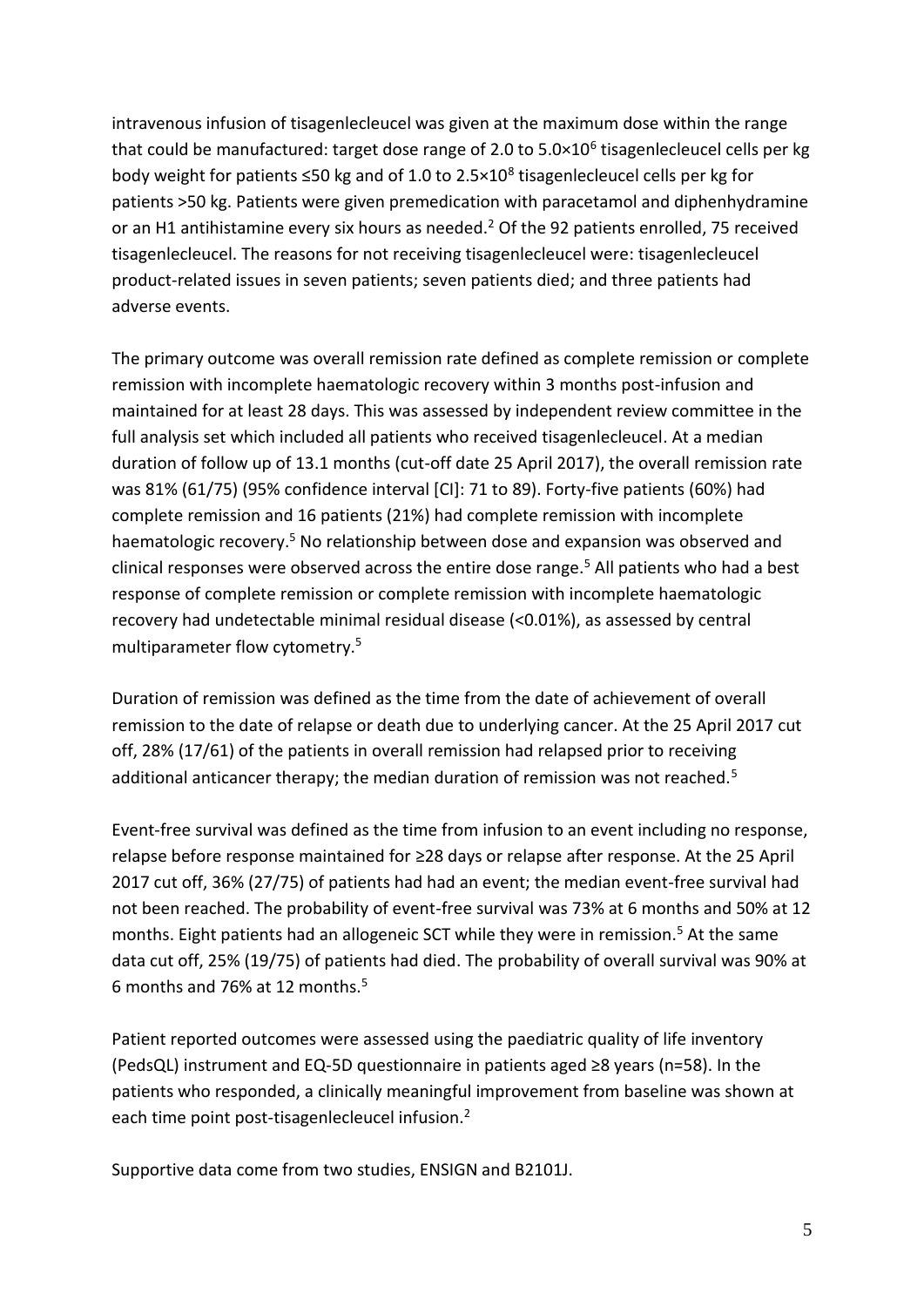ENSIGN is an open-label, single-arm, multicentre, phase II study of tisagenlecleucel in paediatric and young adult patients with relapsed or refractory B-cell ALL. Patient eligibility criteria were broadly similar to the ELIANA study, however patients with active CNS leukaemia (defined as CNS3) were permitted in ENSIGN.<sup>2</sup> Following lymphodepletion with fludarabine and cyclophosphamide, a single dose of tisagenlecleucel was administered. The primary endpoint, overall remission rate within six months, was 69% (29/42). Complete remission was achieved by 64% of patients and complete remission with incomplete haematologic recovery was achieved by 4.8% of patients; 64% had minimal residual diseasenegative bone marrow. The median duration of remission was not reached. Estimated relapse-free survival at 12 months was 61%.  $6.7$  Median overall survival was 23.8 months.  $6$ 

B2101J is an ongoing open-label, single-arm, single-centre, phase I/II study of tisagenlecleucel in 56 paediatric and young adult patients with CD19+ B-cell malignancies with no available curative treatment options (such as autologous or allogeneic SCT) who had limited prognosis (several months to less than two years survival) with currently available therapies. Tisagenlecleucel was given according to a dose escalation protocol of up to three infusions with a wider target dose range the ELIANA and ENSIGN studies. The primary endpoint was safety but overall remission rate at day 28 after tisagenlecleucel infusion was included as a secondary endpoint. At the latest data cut off (30 January 2017), the overall remission rate was 95% (53/56). Response with minimal residual disease-negative bone marrow was achieved by 86%. Estimated median duration of response was 33.4 months, median event-free survival was 28.8 months and median overall survival was 37.9 months.<sup>2</sup>

#### *[Other data were also assessed but remain confidential.\\*](https://www.scottishmedicines.org.uk/media/3572/20180710-release-of-company-data.pdf)*

#### **Summary of evidence on comparative safety**

Safety data are published for the 75 patients who had received tisagenlecleucel by the 25 April 2017 data cut off in the single arm ELIANA study. No comparative safety data are available.

The majority of adverse events occurred within eight weeks of infusion. All patients had at least one adverse event and 95% (71/75) of patients had an adverse event that was suspected to be related to tisagenlecleucel. Adverse events of grade 3 or 4 in severity were experienced by 88% of patients, of which the adverse event was suspected to be related to tisagenlecleucel in 73%.<sup>5</sup>

Adverse events of special interest included cytokine release syndrome (77%), infections (43%), neurologic events (40%), cytopenias not resolved by day 28 (37%), febrile neutropaenia (35%) and tumour lysis syndrome (4.0%). During the study, 37% (28/75) of patients received tociluzumab for the management of cytokine release syndrome.<sup>5</sup>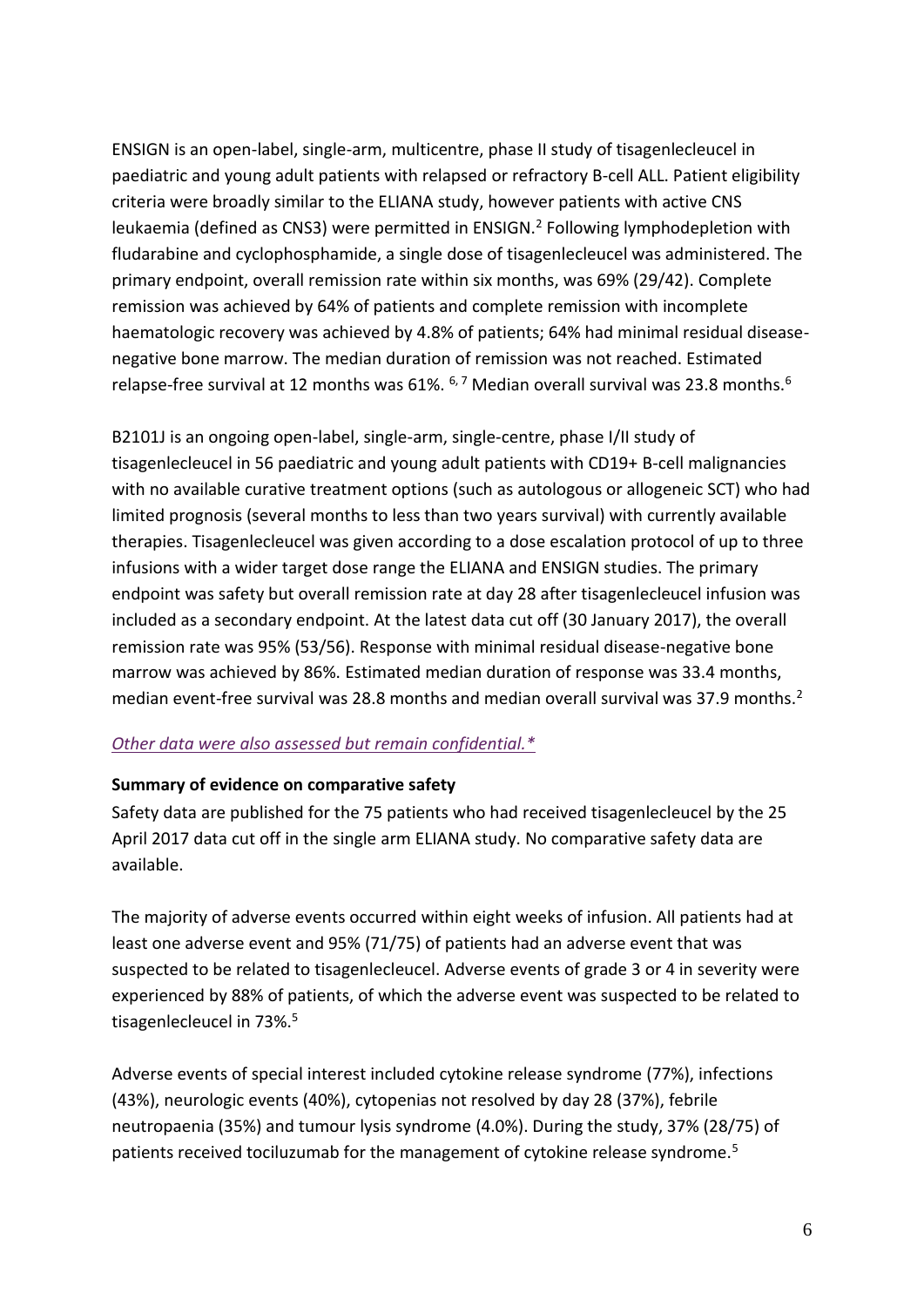#### **Summary of clinical effectiveness issues**

The primary outcome of the pivotal ELIANA study identified an overall remission rate of 81% within 3 months of tisagenlecleucel treatment which was considerably higher than the historical control rate of 20%. The company suggest that tisagenlecleucel is a potentially curative treatment.

The studies were all of single-arm design therefore no comparative data are available. The EMA notes that the response rate observed in the ELIANA study 'considerably exceeds the response rates observed with clofarabine, blinatumomab or a combination therapy of clofarabine, cyclophosphamide and etoposide in a similar patient population'.<sup>2</sup> No phase III studies are available. The studies were all open-label and survival data are immature for the pivotal study. During the pivotal study, 87% of patients received bridging chemotherapy but the EMA did not expect this to have significantly affected the results.

Cytokine release syndrome was reported by the majority of patients in the included studies. Neurological events were also common. The SPC specifies that at least four doses of tocilizumab and emergency equipment must be available on-site for each patient for the management of cytokine release syndrome.<sup>1</sup> Longer term safety data are also awaited.

The submitting company presented the results of a matching adjusted indirect comparison (MAIC) of pooled data from the ELIANA, ENSIGN and B2101J studies for tisagenlecleucel with either blinatumomab or clofarabine (considered a proxy for salvage chemotherapy) in patients up to 25 years old with relapsed or refractory ALL. For the outcomes included, overall survival and overall remission rate, hazard ratios suggest that tisagenlecleucel may be superior to the comparators. The MAIC was associated with a number of limitations and was not used for the economic base case, but was included as part of a scenario analysis. There were some differences in the included studies that could not be matched, length of follow-up was different and no safety or patient reported quality of life outcomes were reported.

Clinical experts consulted by SMC considered that tisagenlecleucel is a therapeutic advancement due to it being a novel treatment option for the population of paediatric and young adult patients with relapsed or refractory B-cell ALL for whom outcomes are poor and unmet need is high.

At the PACE meeting, it was noted that tisagenlecleucel could potentially be a life‐extending treatment option for some patients. There are significant toxicities associated with tisagenlecleucel but in patients that respond this treatment may offer disease remission and associated patient wellbeing. This could reduce the emotional burden and improve overall quality of life. The potential to achieve durable response or longer term cure would be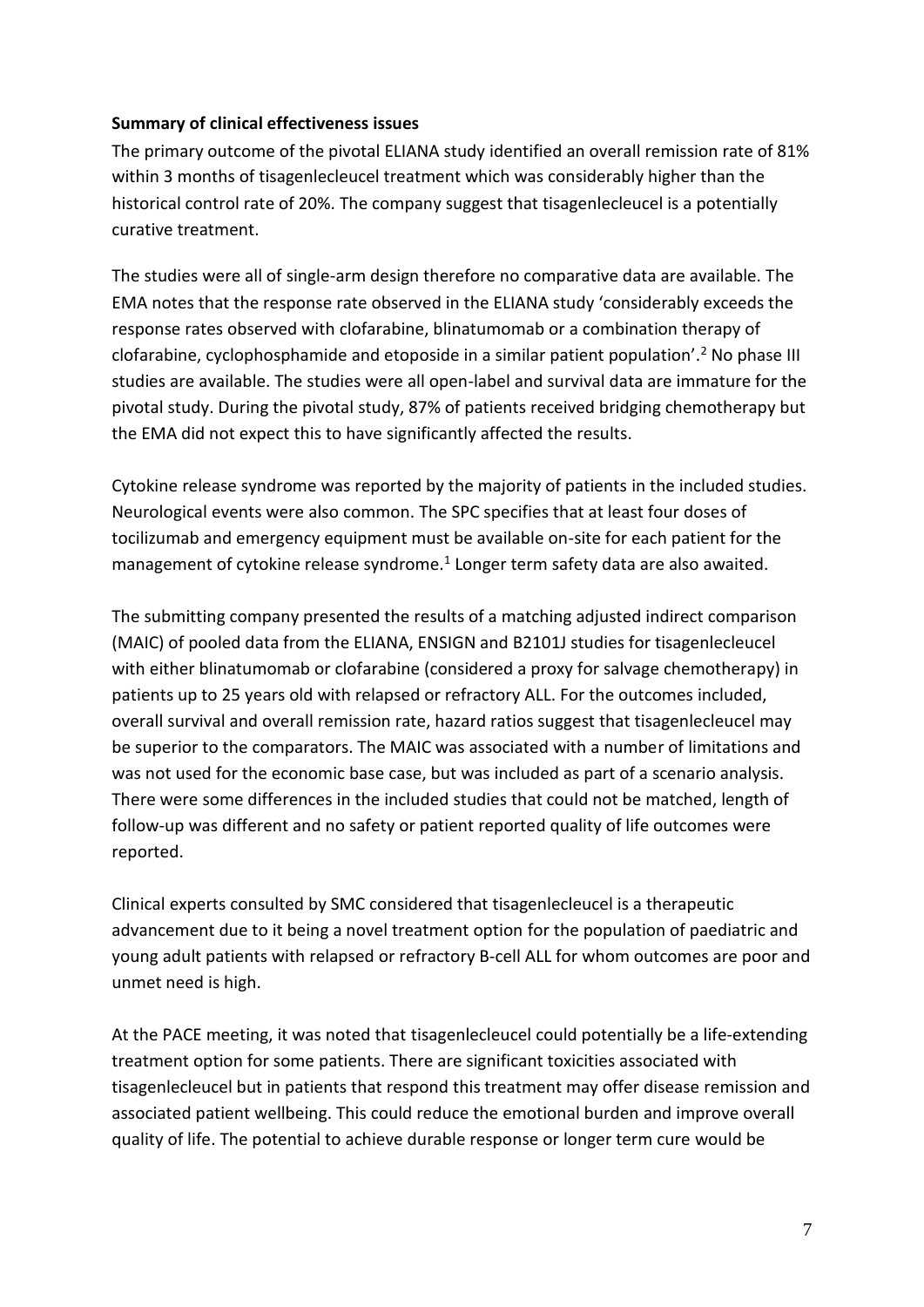extremely valuable for patients. As this is a young group of patients, for each individual that has a long term remission there could be many potential years of life gained.

### Patient and clinician engagement

A PACE meeting with patient group representatives and clinical specialists was held to consider the added value of tisagenlecleucel as an ultra-orphan and end of life medicine in the context of treatments currently available in NHSScotland.

The key points expressed by the group were:

- Acute lymphoblastic leukaemia (ALL) is a rare and rapidly progressing form of leukaemia. A diagnosis of ALL can have a huge emotional, physical and financial impact on both the patient and their families. Refractory or relapsed ALL is a devastating disease with significant symptoms and an extremely poor prognosis. Five-year survival has been estimated at 10%.
- There is very high unmet need in these patients as there are limited treatment options and no standard treatment. Alternative treatments include intensive chemotherapy, blinatumumab or inotuzumab ozogamicin and potentially stem cell transplant for appropriate patients. These are associated with significant adverse events and are time intensive for patients. However, despite these treatments, the outlook remains poor.
- Tisagenlecleucel offers a new treatment approach. In patients who respond, this treatment may be life-extending. Although long-term outcomes are not yet known, as this is a young group of patients, long term remission could potentially lead to many years of life gained.
- Patients who respond may be able to resume work, education, self-care and social activities. For patients and their families, the emotional and financial burden associated with this life-threatening illness could be reduced.
- Tisagenlecleucel would need to be delivered by appropriately trained medical and nursing teams in a unit with access to intensive care. There is a requirement for an inpatient hospital stay and a high risk of potentially serious adverse events. However, patients may be willing to accept these for the chance of a potential cure for their blood cancer.

### **Additional Patient and Carer Involvement**

We received patient group submissions from Leukaemia CARE and Bloodwise, both organisations are registered charities. Leukaemia CARE has received 12.6% pharmaceutical company funding in the past two years, including from the submitting company. Bloodwise has received 0.9% pharmaceutical company funding in the past two years, including from the submitting company. Representatives from Leukaemia CARE participated in the PACE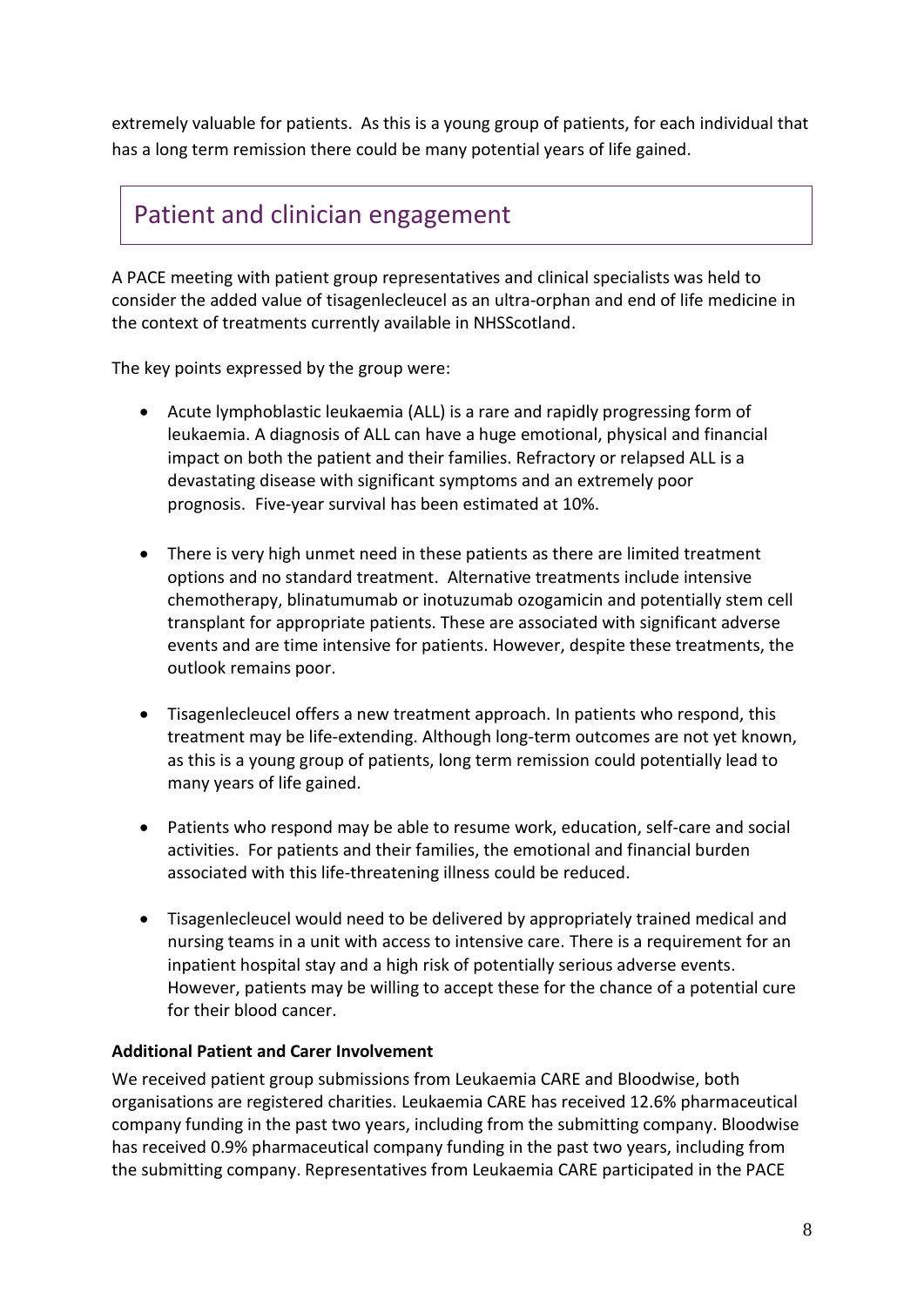meeting. The key points of the submissions from both organisations have been included in the full PACE statement considered by SMC.

# Value for money

The company submitted a cost-utility analysis which compared tisagenlecleucel against salvage chemotherapy and blinatumomab in the licenced indication. Salvage chemotherapy was assumed to reflect fludarabine, cytarabine and idarubicin (FLA-IDA). SMC expert responses suggested salvage chemotherapy may be the primary comparator in the analysis with some potential displacement of blinatumomab.

A cohort-based partitioned survival model was used to assess the cost-effectiveness of tisagenlecleucel versus the comparators. In terms of model structure, the model consisted of three health states event-free survival (EFS), relapsed/progressed disease (PD) and death. Patients were redistributed across the three health states throughout the analysis at each model cycle according to whether patients remain in a given health state or progress to a worse health. The economic analysis also included a decision tree which was applied before entry to the partitioned survival model in the tisagenlecleucel arm only. The decision tree included three outcomes which reflected different events which may occur in the early stages of treatment. The three outcomes were: successfully receive infusion with tisagenlecleucel (and proceed to the partitioned survival model for tisagenlecleucel), do not receive tisagenlecleucel due to manufacturing failure or adverse event (therefore discontinue treatment and revert to comparator therapies), and death before tisagenlecleucel infusion. For patients who withdrew from tisagenlecleucel and switched to comparator therapies in the decision tree, the model assumed a 50/50 split of blinatumomab and salvage chemotherapy and assigned the costs and QALYs associated with each treatment to these patients. The time horizon used in the analysis was 88 years.

Clinical data used in the economic model included a pooled analysis of the ELIANA, ENSIGN and B2101J studies which informed estimates of EFS and OS for tisagenlecleucel. Published studies were used to estimate OS for blinatumomab and salvage therapy, thus meaning that a naïve indirect comparison was used as the basis of the estimation of clinical outcomes in the economic model. In order to extrapolate the available data for tisagenlecleucel over the duration of the time horizon the economic analysis applied mixture cure modelling to the observed data. Mixture cure models take into account a proportion of the population treated with the intervention that can be considered "cured" (also referred to as the "cured" fraction). The cured fraction also reflected the proportion of patients who were assumed to follow mortality of the general population. For tisagenlecleucel the analysis used a generalised gamma mixture cure model for EFS and an exponential mixture cure model for OS. Mixture cure modelling was also employed in the blinatumomab arm for OS with the lognormal mixture cure model used to extrapolate OS outcomes. When modelling OS for salvage chemotherapy, a different approach was used whereby the company applied a standard generalised gamma function up to 5 years with an assumption that for patients who survived beyond 5 years, the risk of death switched to general population estimates. An adjustment to the general population mortality estimates (a standardised mortality ratio;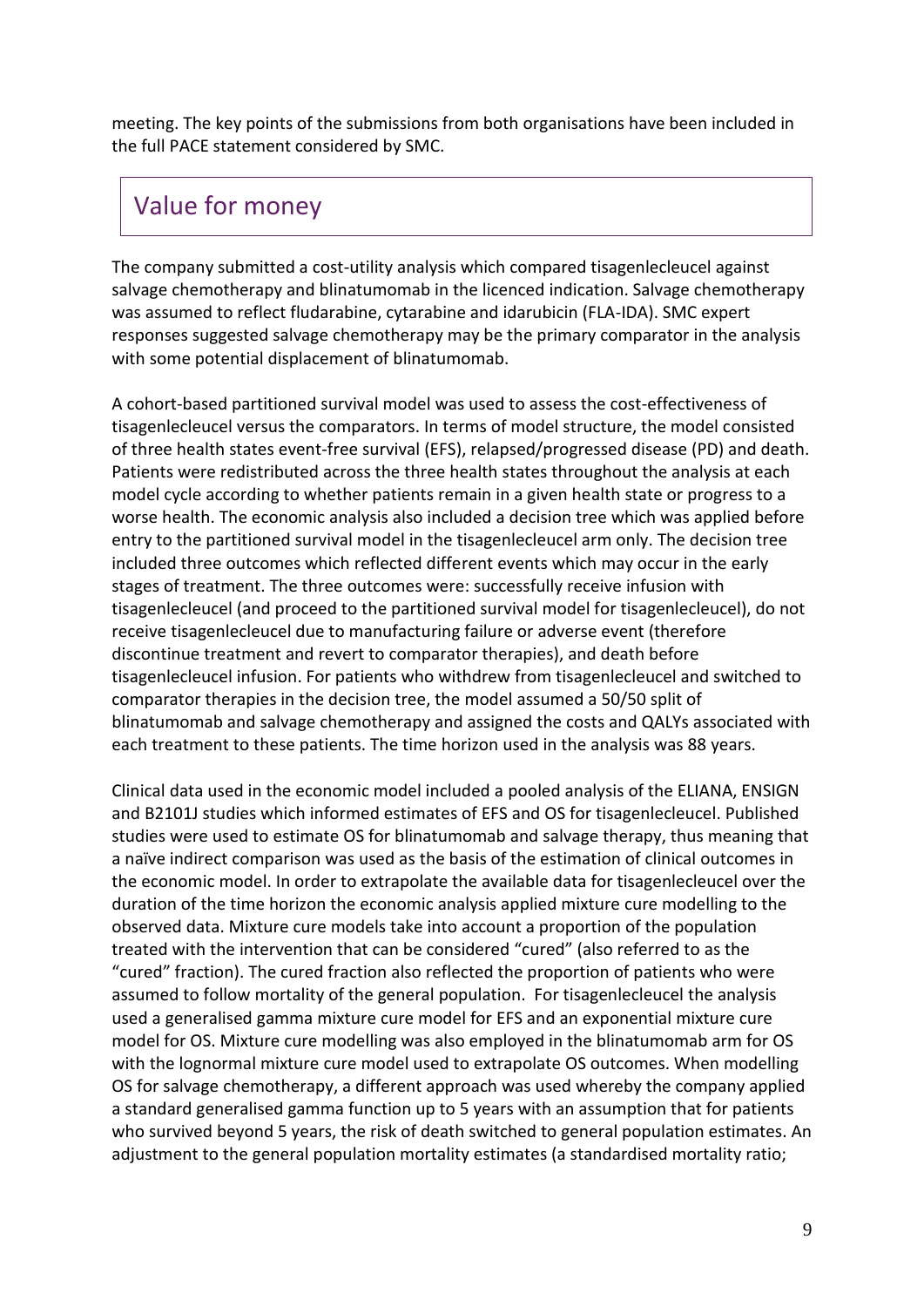SMR) based on the published literature to reflect an increased risk of death for long term survivors was also applied.

EFS for blinatumomab and salvage therapy was modelled by using a published study of mitoxantrone in children with ALL to estimate a relationship between OS and EFS and apply this ratio to the OS estimates for each treatment. This method was used in the model for the first 5 years after which the EFS curve was assumed to flatten and the risk of events assumed to be similar to that used in the modelling of OS.

It is also worth noting the EFS and OS data described above for tisagenlecleucel and the comparators were unadjusted and taken directly from the studies. The company provided a MAIC which was not used in the base case economic model however has been used in sensitivity analysis. Outcomes for salvage chemotherapy were also based on a study of clofarabine monotherapy which was used as a proxy within the analysis.

Utility values were taken from a published study and estimates for the EFS and PD health states were 0.91 and 0.75 respectively. The model assumed patients still alive at 5 years were effectively cured and therefore these patients would be assigned the EFS utility value irrespective of health state or treatment. A range of other utilities were also considered in the analysis such as a disutilities associated with adverse events, grade 3 or 4 CRS (ICU stay), ICU stays not associated with CRS and age related utility decrements (to take into account the patient population becoming older over time). The economic model also allowed patients to receive allogeneic-SCT as a subsequent treatment and a disutility associated with allogeneic-SCT was included in the analysis.

Costs included pre-treatment costs for tisagenlecleucel (leukapheresis, bridging chemotherapy and lymphodepleting chemotherapy), medicine acquisition costs for all comparators, and associated administration costs. Associated hospitalisation and ICU costs, adverse event, subsequent allogeneic-SCT, follow-up and monitoring and terminal care costs were also included in the economic model. CRS costs were applied to tisagenlecleucel and blinatumomab only while a cost related to B-cell aplasia was also included in the tisagenlecleucel arm of the analysis. Specifically, the CRS cost included an ICU admission and treatment with tocilizumab. The cost of B-cell aplasia reflected treatment with intravenous immunoglobulin (IVIG) applied to a proportion of paediatric patients for a duration 11.4 months. For patients aged 18-25, the IVIG cost was applied to 20% of patients with hypoammaglobulinaemia for a duration of 9 months.

A Patient Access Scheme (PAS) was proposed by the submitting company and was assessed by the Patient Access Scheme Assessment Group (PASAG) as acceptable for implementation in NHS Scotland. A PAS is in place for the comparator blinatumomab and this was included in the results used for decision-making by the SMC by using an estimate of the PAS price of blinatumomab.

The base case results and selected sensitivity analysis versus salvage chemotherapy are presented in the table below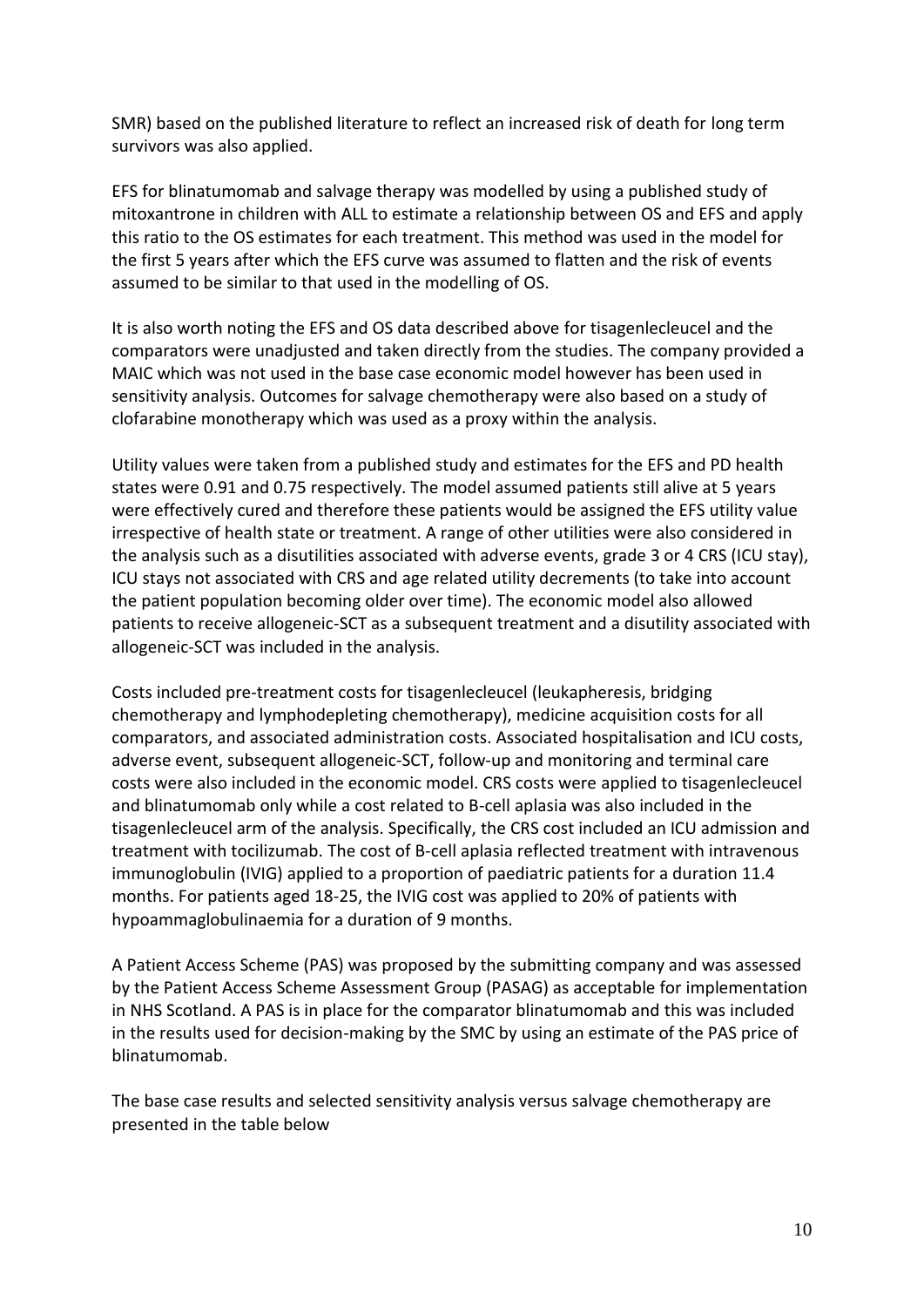Table 1: base case results and selected sensitivity analysis versus salvage chemotherapy (with PAS for tisagenlecleucel)

| Analysis                                                  | Salvage chemotherapy |
|-----------------------------------------------------------|----------------------|
| Base case                                                 | £25,238              |
| 10 year time horizon                                      | £70,045              |
| 20 year time horizon                                      | £42,652              |
| Generalised gamma mixture cure model OS for               | £43,678              |
| tisagenlecluecel                                          |                      |
| Use standard parametric functions for all treatments with | £30,664              |
| cure assumption 5 years                                   |                      |
| Use standard parametric functions for all treatments with | £42,183              |
| cure assumption 5 years - exponential function for OS     |                      |
| SMR from a different published source                     | £33,171              |
| SMR adjustment applied to cured patients in mixture cure  | £29,806              |
| modelling                                                 |                      |
| Use the MAIC: standard parametric functions for all       | £28,188              |
| treatments with cure assumption 5 years                   |                      |
| Patients alive at 5 years assigned 90% of the EFS health  | £27,474              |
| state utility, combined with using Weibull mixture cure   |                      |
| model for tisagenlecleucel EFS                            |                      |
| 100% tisagenlecleucel patients are attributed the         | £30,340              |
| tisagenlecleucel acquisition cost                         |                      |
| EFS and PD monitoring and follow-up costs doubled for     | £25,971              |
| tisagenlecleucel                                          |                      |

For the comparison versus blinatumomab, SMC would wish to present the results which take account of the PAS for blinatumomab and the PAS for tisagenlecleucel as these results informed the SMC decision. Alternatively, SMC would wish to present results using the list price for tisagenlecleucel and blinatumomab. However owing to the commercial in confidence concerns regarding the PAS, SMC is unable to publish either set of results.

The main weaknesses were

- The economic analysis reflected a naïve indirect comparison. The company provided a MAIC which was used in sensitivity analysis; however the MAIC has a number of weaknesses. Both the base case analysis and the MAIC used proxy data to model the efficacy of salvage chemotherapy.
- In terms of estimating EFS and OS, there is a degree of variation in outcomes depending on the mixture cure model selected and a number of curves may be a similar fit to the observed data. The company's justification for selecting the appropriate mixture cure model is based on assumption and may be considered speculative at times. An alternative approach to mixture cure modelling would be to use standard parametric functions (potentially supplemented with a 5 year cure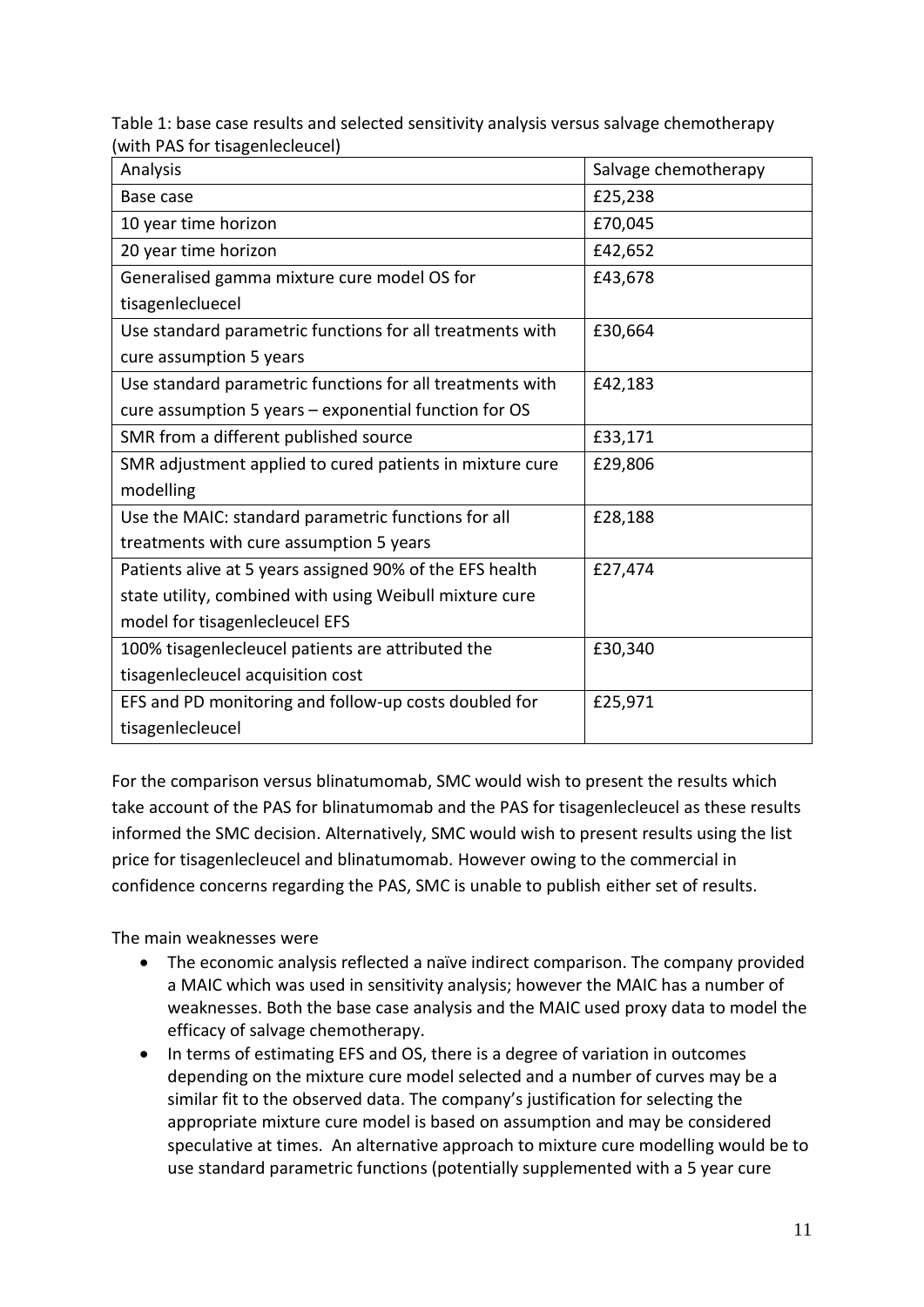point) and the standard curves report a wide range of EFS and OS outcomes depending on the function estimated. The company has subsequently provided a sensitivity analysis which used a generalised gamma mixture cure model for tisagenlecleucel OS, and a separate analysis which used a standard exponential function for tisagenlecleucel OS up to five years, with a switch to general population mortality estimates (plus the SMR adjustment). The results are available in Table 1 above.

- An excess mortality estimate was applied in the salvage chemotherapy arm to the general population mortality estimates for cured patients. It did not appear the same adjustment was included for tisagenlecleucel. However the company provided a sensitivity analysis which included an excess mortality adjustment in the tisagenlecleucel arm of the analysis (i.e. applied the SMR) and the results are available in Table 1 above.
- The model assumed patients still alive at 5 years were effectively cured and these patients would be assigned the relatively high EFS utility value of 0.91 irrespective of health state or treatment. However the company subsequently provided a sensitivity analysis where patients alive at 5 years were assigned 90% of the EFS health state utility, combined with using a Weibull mixture cure model for tisagenlecleucel EFS (see Table 1 for results).

#### *[Other data were also assessed but remain confidential.\\*](https://www.scottishmedicines.org.uk/media/3572/20180710-release-of-company-data.pdf)*

### Impact beyond direct health benefits and on specialist services

Tisagenlecleucel is administered as a single infusion but daily monitoring is necessary, possibly in hospital, for 10 days following infusion. Thereafter, monitoring is at the physician's discretion but patients should remain close to a qualified clinical facility for four weeks after the infusion.<sup>1</sup> At PACE, it was reported that a single infusion, versus several rounds of treatment involved in chemotherapy, may be preferable to patients. Additionally patients and their families may be willing to accept the inconvenience of an inpatient hospital stay and the need to remain close to the hospital for a period after the infusion, if there was an opportunity of recovery from ALL.

Clinical experts considered that the introduction of this medicine would impact on the service due to specialist requirements for manufacture, administration and monitoring, however patient numbers are expected to be low. Specialist services and suitably trained staff would be required for collection, storage and transport of patients' lymphocytes. Tisagenlecleucel would be manufactured in a specialist laboratory. Administration must be carried out in a hospital with appropriate facilities and specialist staff who have clinical expertise in this area including critical care bed capacity for managing potential adverse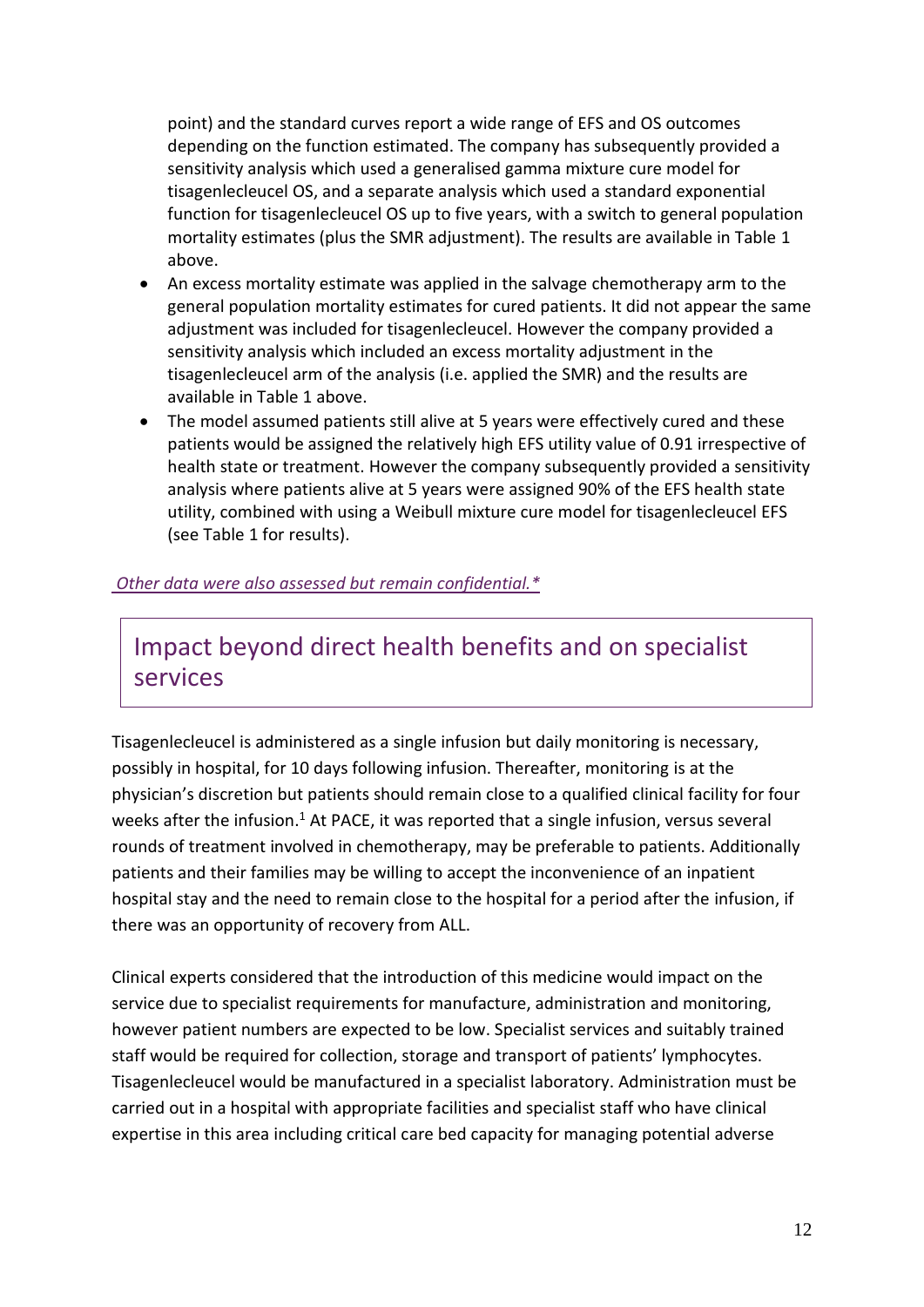events. The introduction of tisagenlecleucel would require additional consultant and medical support, specialist nursing, pharmacy and laboratory staffing.

The extremely high upfront acquisition cost for this single-dose treatment is likely to have significant service implications and is associated with financial risk to the service if the longterm predicted clinical benefits do not materialise.

Patients with ongoing disease remission may be able to resume work, education, self-care and social activities as they should be free of leukaemia‐associated symptoms. This could reduce their emotional and financial burden. Improvements in a patient's condition and prognosis will also have a wider impact on the lives of their family and friends. If a patient responded to treatment there would likely be reduced emotional strain, less caring responsibilities for family members and also reduced financial burden as they may be able to return to work.

### Costs to NHS and Personal Social Services

The submitting company estimated the population eligible for treatment to be 3 patients in all years**.** Based on an estimated uptake of 40% in year 1 and 80% in year 5 this resulted in 1 patient estimated as treated in year 1 rising to 2 patients in year 5.

SMC is unable to publish the with PAS budget impact due to commercial in confidence issues. A budget impact template is provided in confidence to NHS health boards to enable them to estimate the predicted budget with the PAS.

The submitting company did not estimate any costs outside the NHS.

*[Other data were also assessed but remain confidential.\\*](https://www.scottishmedicines.org.uk/media/3572/20180710-release-of-company-data.pdf)*

### **Conclusion**

The Committee considered the benefits of tisagenlecleucel in the context of the SMC decision modifiers that can be applied when encountering high cost-effectiveness ratios and agreed that as tisagenlecleucel is an orphan medicine, SMC can accept greater uncertainty in the economic case

After considering all the available evidence and the output from the PACE process, and after application of the appropriate SMC modifiers, the Committee accepted tisagenlecleucel for use in NHS Scotland.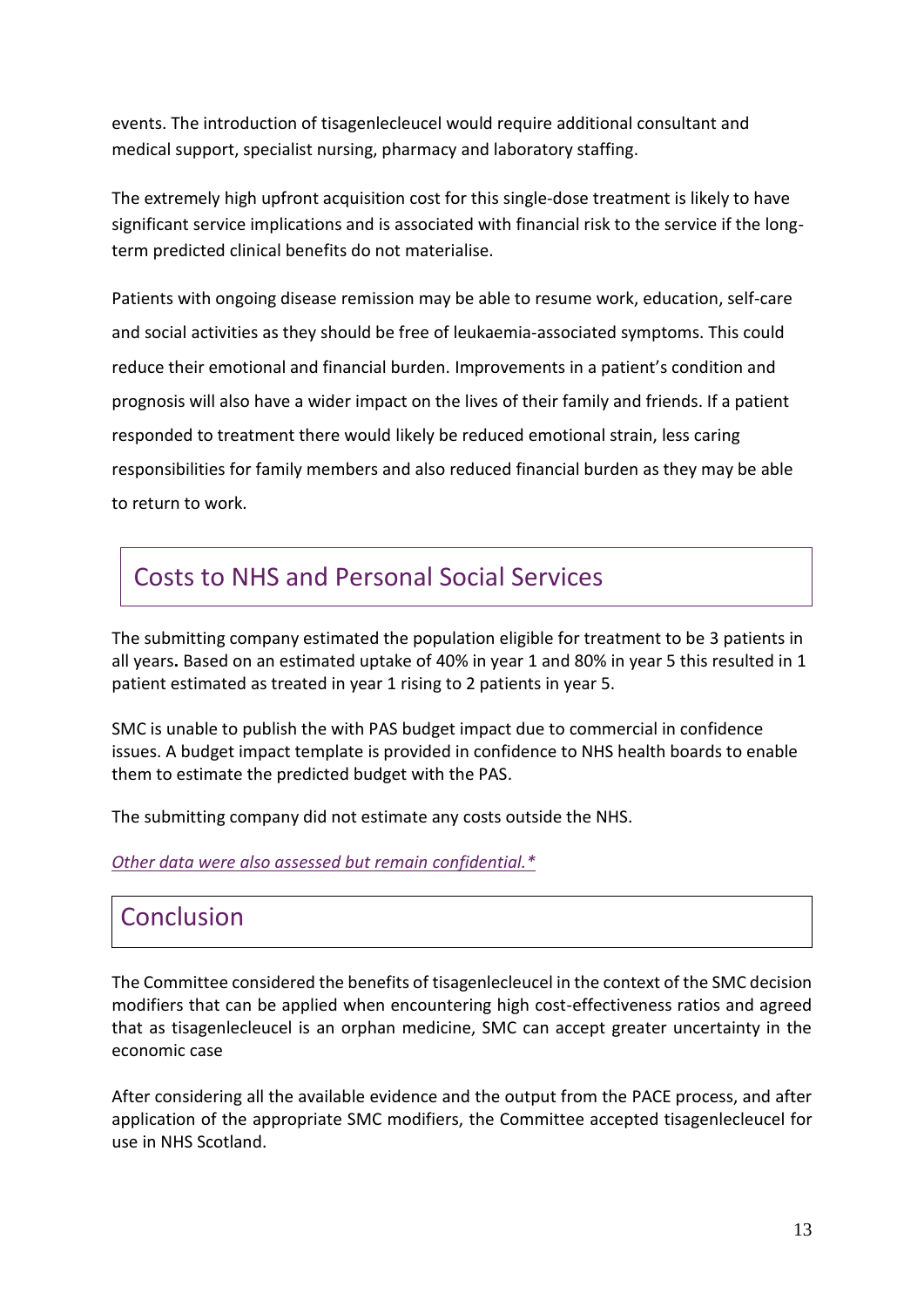# Additional information: guidelines and protocols

There is no guidance specific to paediatric and young adult patients with acute B-cell ALL. Guidance was published in 2016 on behalf of the European Society for Medical Oncology: Acute lymphoblastic leukaemia in adult patients: ESMO Clinical Practice Guidelines for diagnosis, treatment and follow-up.<sup>3</sup> It notes that there is no universally accepted treatment protocol for relapsed/refractory ALL and that the overall clinical situation should be considered. Treatment with a curative aim involves achievement of complete remission with chemotherapy followed by allogeneic SCT. The guideline notes that the most commonly used chemotherapy regimens in Europe are fludarabine- and anthracycline-containing regimens, for example, FLAG-IDA (fludarabine, high-dose cytarabine, granulocyte colonystimulating factor and idarubicin) or clofarabine-based regimens, the latter based mostly on data in childhood ALL. Novel agents may be considered including blinatumomab and inotuzumab or a clinical trial involving immunotherapy with CD19 CAR T-cell therapy.  $3$  The guideline predates the approval of tisagenlecleucel.

### Additional information: comparators

Salvage chemotherapy (potentially followed by allogeneic SCT), blinatumomab or palliative therapies.

# Cost of relevant comparators

| Medicine                                    | Dose Regimen                                                                                                                                                                                                                                     | Cost per course $(f)$                           |
|---------------------------------------------|--------------------------------------------------------------------------------------------------------------------------------------------------------------------------------------------------------------------------------------------------|-------------------------------------------------|
| tisagenlecleucel<br>(Kymriah <sup>®</sup> ) | Single dose intravenous<br>infusion.<br>Patients $\leq$ 50kg: 0.2 to 5 x<br>10 <sup>6</sup> CAR positive viable T<br>cells/kg body weight.<br>Patients >50kg: 0.1 to 2.5 x<br>10 <sup>8</sup> CAR positive viable T<br>cells (non-weight based). | 282,000                                         |
| blinatumomab                                | Continuous IV infusion<br>Patients ≥45kg:<br>Cycle 1                                                                                                                                                                                             | Cycle 1: 48,408<br>Subsequent cycles:<br>56,476 |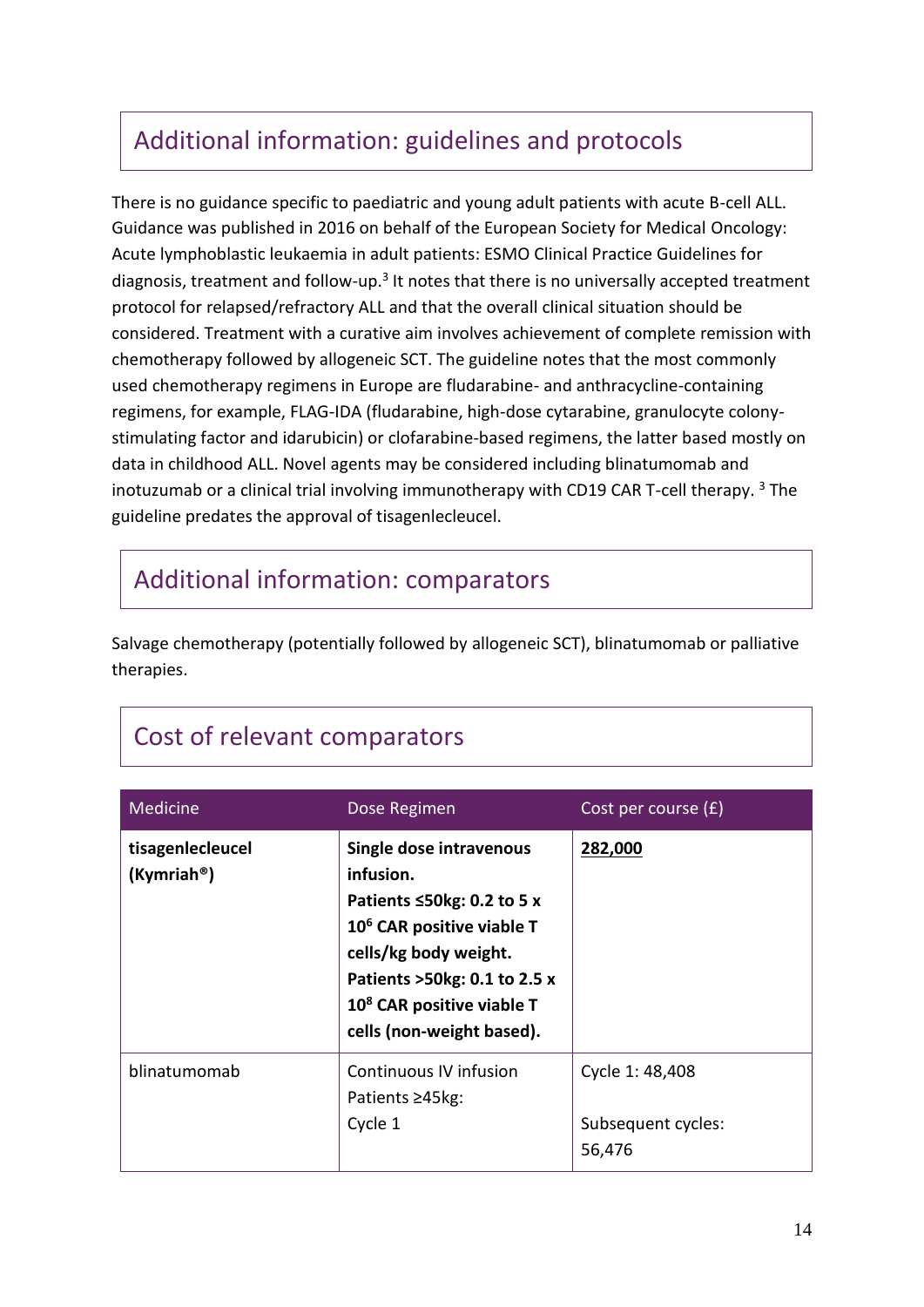|             | Days 1 to 7: 9<br>micrograms/day<br>Days 8 to 28:28<br>micrograms/day<br>Subsequent cycles (Day 1 to<br>28): 28 micrograms/day                       |                 |
|-------------|------------------------------------------------------------------------------------------------------------------------------------------------------|-----------------|
| clofarabine | 52 mg/m <sup>2</sup> of body surface<br>area administered by<br>intravenous infusion daily<br>for 5 consecutive days,<br>repeated every 2 to 6 weeks | 8,819 to 30,237 |

*Doses are for general comparison and do not imply therapeutic equivalence. Costs from submitting company for tisagenlecleucel, BNF online for clofarabine and blinatumomab on 31 October 2018. Blinatumomab has not been assessed by SMC for use in children. Costs for blinatumomab are based on dosing for patients ≥45kg, costs may be lower for children <45kg. Costs for clofarabine are based on one treatment cycle and body surface area range 0.49 to 1.8. Costs calculated using the full cost of vials/ampoules assuming wastage. Costs do not take any patient access schemes into consideration.*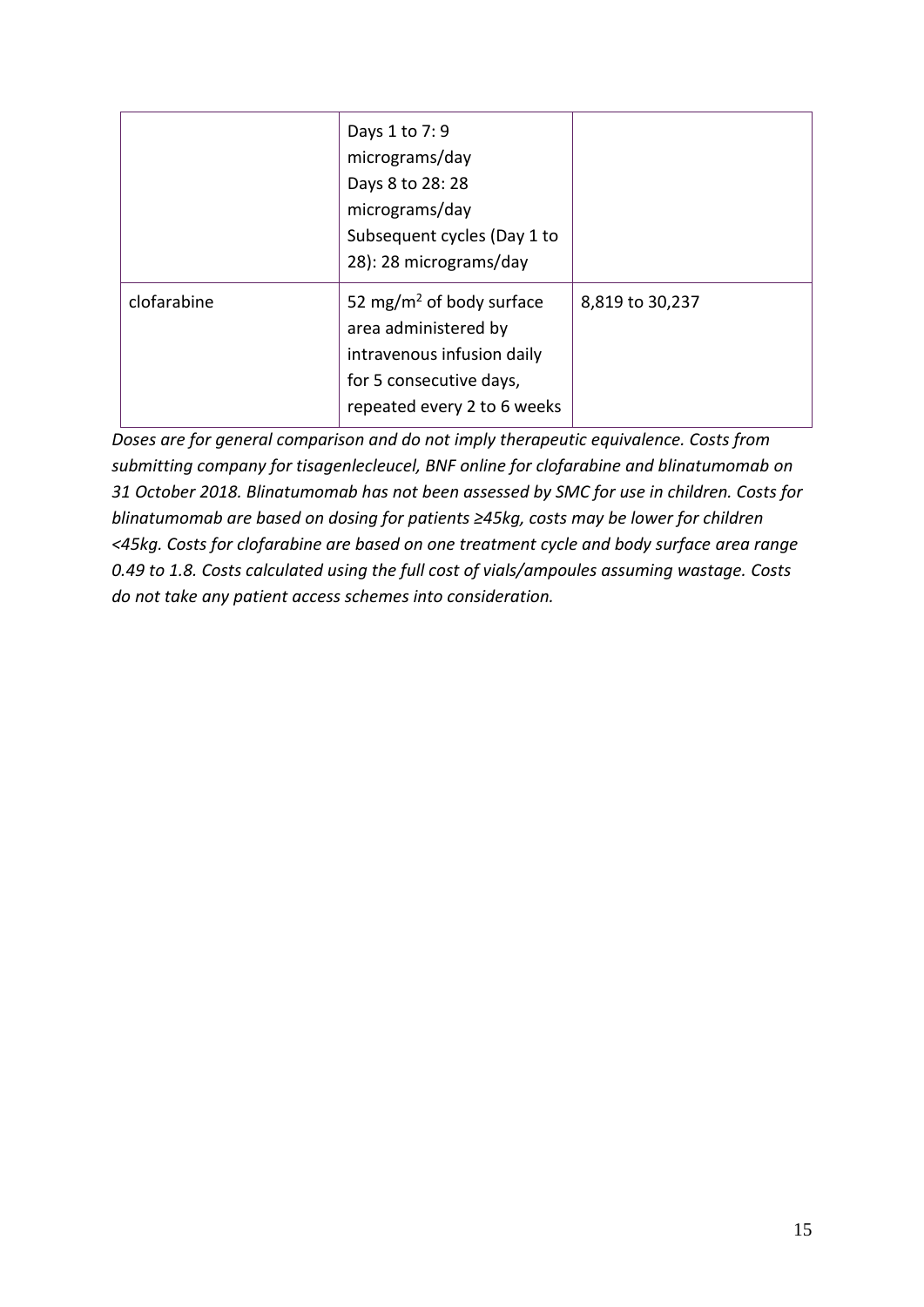### **References**

1. Novartis Pharmaceuticals Ltd. Tisagenlecleucel. Summary of Product Characteristics (SmPC). [Last accessed: 26 Apr 2018].

2. European Medicines Agency. European Public Assessment Report. Tisagenlecleucel (Kymriah). 28/6/2018, EMA/485563/2018.

[http://www.ema.europa.eu/ema/index.jsp?curl=pages/medicines/human/medicines/00409](http://www.ema.europa.eu/ema/index.jsp?curl=pages/medicines/human/medicines/004090/human_med_002287.jsp&mid=WC0b01ac058001d1242018) [0/human\\_med\\_002287.jsp&mid=WC0b01ac058001d1242018.](http://www.ema.europa.eu/ema/index.jsp?curl=pages/medicines/human/medicines/004090/human_med_002287.jsp&mid=WC0b01ac058001d1242018)

3. Hoelzer D, Bassan R, Dombret H, Fielding A, Ribera JM, Buske C. Acute lymphoblastic leukaemia in adult patients: ESMO Clinical Practice Guidelines for diagnosis, treatment and follow-up. Annals of Oncology. 2016;27(suppl\_5):v69-v82.

4. von Stackelberg A, Locatelli F, Zugmaier G, Handgretinger R, Trippett TM, Rizzari C*, et al.* Phase I/Phase II study of blinatumomab in pediatric patients with relapsed/refractory acute lymphoblastic leukemia. Journal of Clinical Oncology. 2016;34(36):4381-9.

5. Maude SL, Laetsch TW, Buechner J, Rives S, Boyer M, Bittencourt H*, et al.* Tisagenlecleucel in Children and Young Adults with B-Cell Lymphoblastic Leukemia. N Engl J Med. 2018;378(5):439-48.

6. Maude SL, Grupp SA, Mody R, Driscoll T, Laetsch TW, Qayed M*, et al.* European Hematology Association (EHA) Conference 2018 Poster Presentation PF174: An Updated Analysis of Tisagenlecleucel in Pediatric/Young Adult Patients With Relapsed/Refractory B-Cell Acute Lymphoblastic Leukemia (B-ALL) in a US Multicenter Clinical Trial (ENSIGN).

7. Maude SL, Pulsipher MA, Boyer MW, Grupp SA, Davies SM, Phillips CL*, et al.* Efficacy and safety of CTL019 in the first US phase II multicenter trial in pediatric relapsed/refractory acute lymphoblastic leukemia: results of an interim analysis. Blood Conference: 58th annual meeting of the american society of hematology, ASH 2016 United states Conference start: 20161203 Conference end: 20161206. 2016;128(22) (no pagination).

This assessment is based on data submitted by the applicant company up to and including 15 November 2018.

*[\\*Agreement between the Association of the British Pharmaceutical Industry \(ABPI\) and the](https://www.scottishmedicines.org.uk/media/3572/20180710-release-of-company-data.pdf)  [SMC on guidelines for the release of company data into the public domain during a health](https://www.scottishmedicines.org.uk/media/3572/20180710-release-of-company-data.pdf)  [technology appraisal: http://www.scottishmedicines.org.uk/About\\_SMC/Policy](https://www.scottishmedicines.org.uk/media/3572/20180710-release-of-company-data.pdf)*

Medicine prices are those available at the time the papers were issued to SMC for consideration. SMC is aware that for some hospital-only products national or local contracts may be in place for comparator products that can significantly reduce the acquisition cost to Health Boards. These contract prices are commercial in confidence and cannot be put in the public domain, including via the SMC Detailed Advice Document. Area Drug and Therapeutics Committees and NHS Boards are therefore asked to consider contract pricing when reviewing advice on medicines accepted by SMC.

Patient access schemes: A patient access scheme is a scheme proposed by a pharmaceutical company in order to improve the cost-effectiveness of a medicine and enable patients to receive access to cost-effective innovative medicines. A Patient Access Scheme Assessment Group (PASAG), established under the auspices of NHS National Services Scotland reviews and advises NHSScotland on the feasibility of proposed schemes for implementation. The PASAG operates separately from SMC in order to maintain the integrity and independence